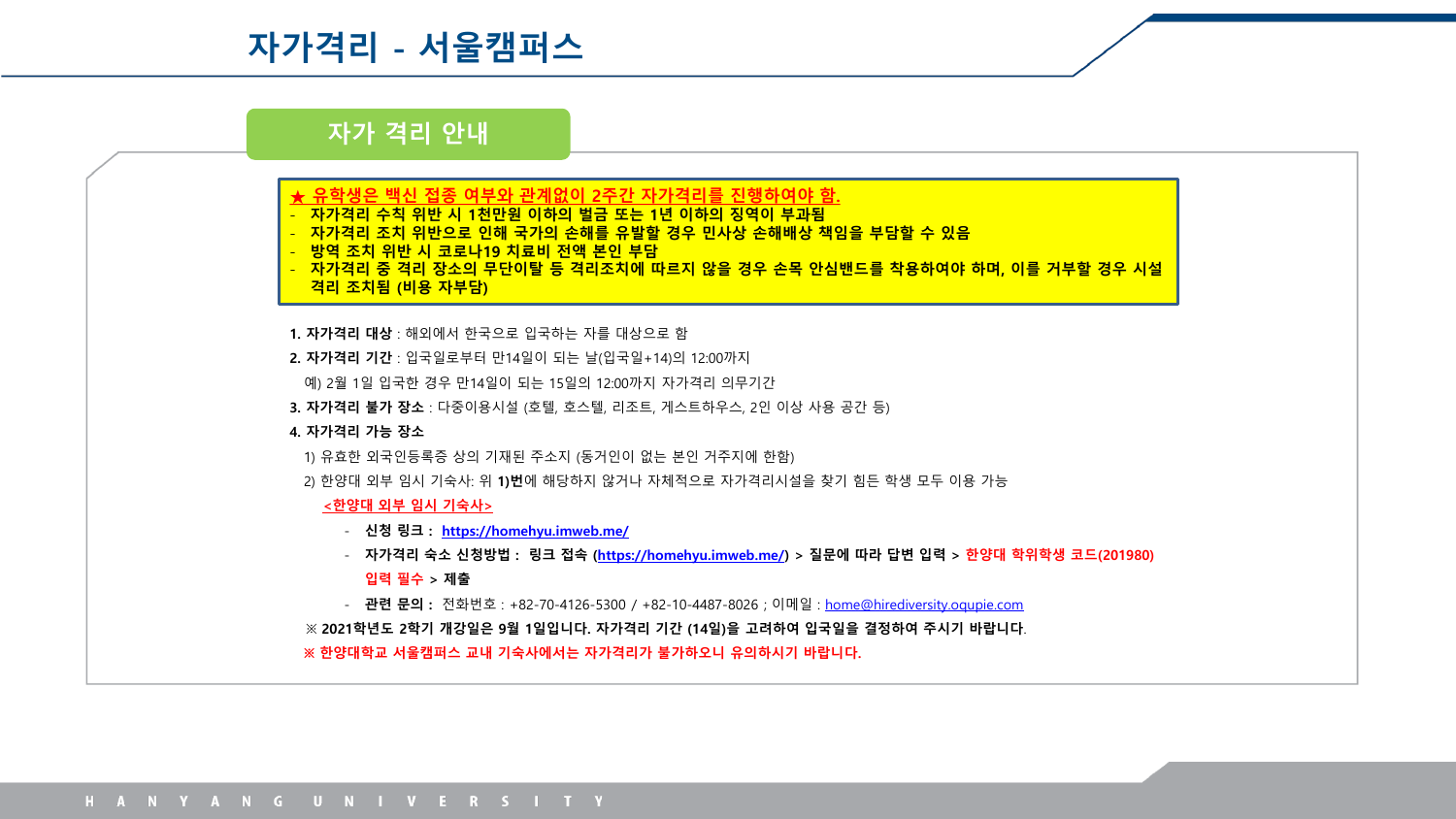## **Self-quarantine**

#### **★International students, whether vaccinated or not, must self-quarantine for two weeks.**

- **Those who fail to comply with self-quarantine orders face up to a year in prison or a 10-million won fine.**
- **If one incurs any loss in the nation due to violation of self-quarantine instructions, he/she may be subject to claims for damages.**
- **Those who violate the self-quarantine instructions will be responsible for their COVID-19 medical expenses.**
- **If quarantine measures are not followed, such as unauthorized departure from the quarantine site during self-quarantine, the wrist safety band will be put on. If one continues to refuse to comply, he/she it is refused, he or she will be placed in quarantine at a government facility. (The violator must pay the fee.)**
- **1. Those subject to self-quarantine**: All incoming passengers to Korea (both on direct flights and for stopovers)
- **2. Self-quarantine period**: Until 12:00 PM of the 14th day from the day of entering Korea
	- ex. If you enter Korea on February 1st, you must be quarantined until February 15th, 12:00 PM.
- **3. Facilities not available for self-quarantine**: Multi-use facilities (hotel, hostel, resort, guest house, a room for more than 2, etc.)

#### **4. Facilities available for self-quarantine**

- 1) The address written on a valid ARC (With no roommates)
- 2) Hanyang University Temporary Off-campus Dormitory (students who are unable to find self-quarantine facilities on their own may apply for temporary dormitory accommodations.)
- **< Hanyang University Temporary Off-campus Dormitory >**

#### **Application link to arrange designated quarantine hostels : https://homehyu.imweb.me/**

**How to apply : Access the Link(https://homehyu.imweb.me/) > Respond step-by-step > MUST Enter the "Hanyang University Degree Course Code(201980) > Submit**

※ If you have any inquiries regarding Self-Quarantine, please contact directly to the hostels via below information.

\* Phone No. : +82-70-4126-5300 / +82-10-4487-8026

\* Email : home@hirediversity.oqupie.com

## **※ The 2021 Fall semester will begin on September 1st, 2021. So, please plan your arrival date while keeping the selfquarantine period in mind (14 days)**

**※ Students are not allowed to self-quarantine in the campus dormitory.**